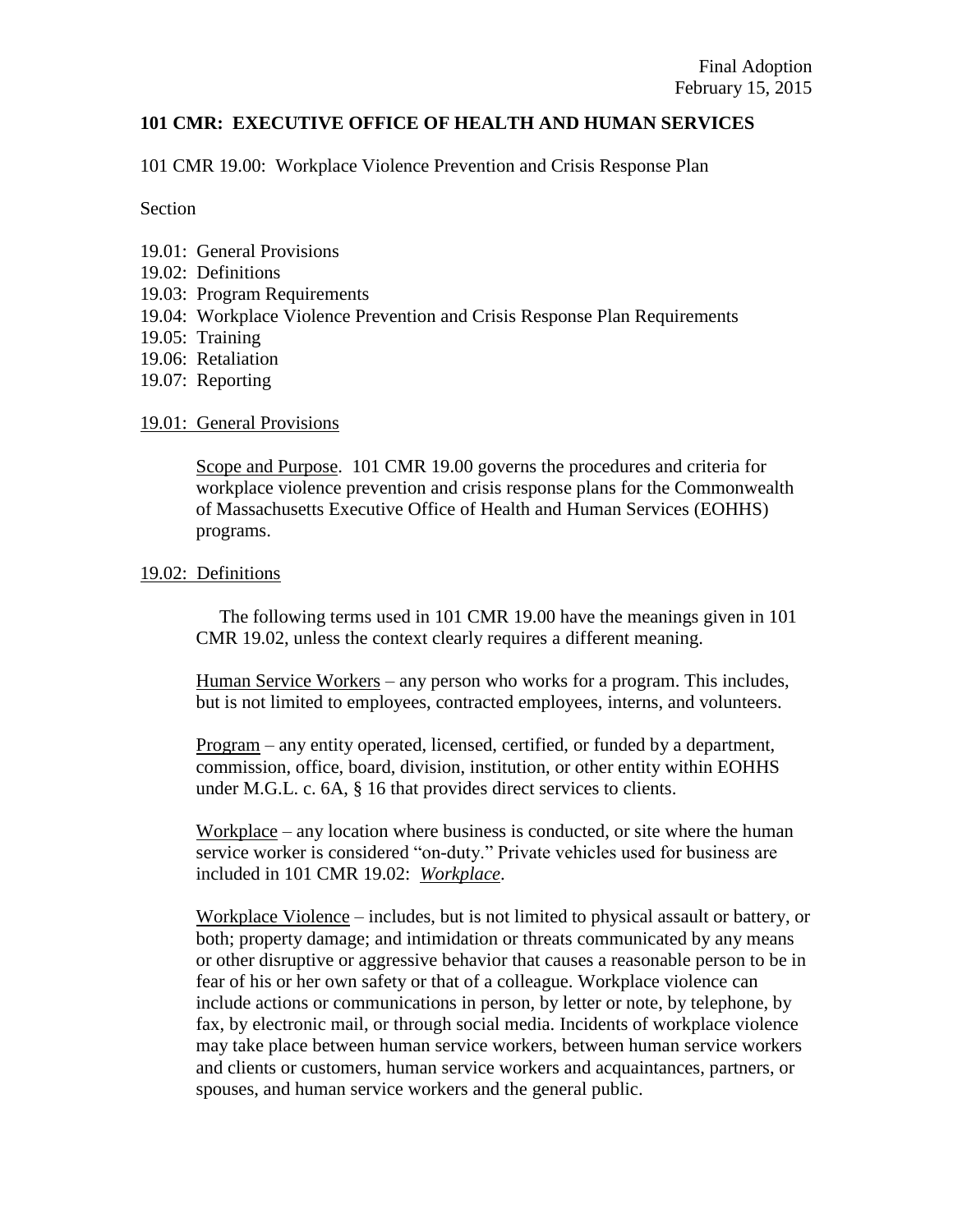#### 19.03: Program Requirements

 A program must have a workplace violence prevention and crisis response plan for human service workers that meets the criteria set forth in 101 CMR 19.04. The program must update the plan at least annually. Each program must provide a copy of the current plan, which may be electronic, to any human service worker upon request and must make available a copy of the plan in a public place where all human service workers can readily access it.

## 19.04: Workplace Violence Prevention and Crisis Response Plan Requirements

(1) All programs must develop and maintain a workplace violence prevention and crisis response plan using existing staff resources that includes the following:

(a) a clear description of procedures for reporting acts of workplace violence; (b) a system for centrally recording all reported incidents of workplace violence against human service workers. Such records must at a minimum include the names of the involved parties, date and location of incident, description of incident, and nature of any injuries. Except as requested pursuant to 101 CMR 19.07, all records created under 101 CMR 19.04(1)(b) are confidential to the extent permitted by law;

(c) measures the program will take in response to an incident of workplace violence against human service workers, which includes both immediate crisis response and follow-up measures;

(d) information indicating where victims and perpetrators can go for help;

(e) a statement that any use of work time or workplace facilities to commit or threaten to commit acts of workplace violence is cause for discipline up to and including termination of employment or contract; and

(f) a statement that retaliation is prohibited against anyone who reports an incident of workplace violence.

(2) All programs must review their workplace violence prevention and crisis response plan at least annually, including all reported incidents and measures taken, and must modify the plan as indicated necessary by the review. Programs must conduct a risk assessment, and must identify and implement prevention methods to reduce the risk of workplace violence (*e.g.*, enhanced building security features, emergency contact alarms, additional training, staffing plans, and program policies).

(3) If the plan includes the creation of a violence prevention and response team or committee, it must identify existing staff as the members of such response team or committee. The team or committee may monitor ongoing compliance with the violence prevention and crisis response plan, and to assist human service workers who may be victimized by or threatened with workplace violence. The members of the team or committee may monitor such compliance and assist workers who may be subjects of workplace violence.